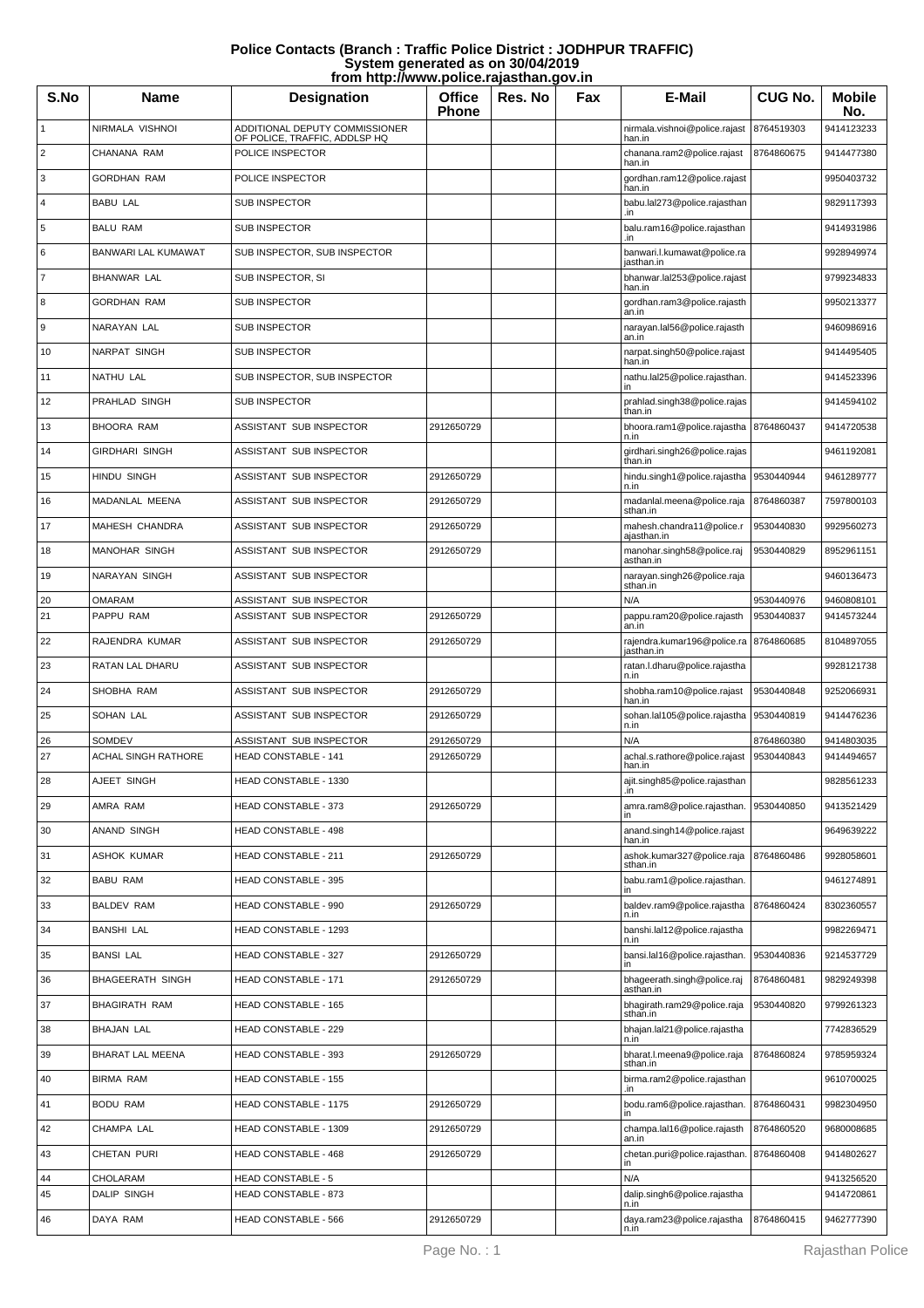| S.No | <b>Name</b>           | <b>Designation</b>                       | <b>Office</b><br><b>Phone</b> | Res. No    | Fax | E-Mail                                        | <b>CUG No.</b> | <b>Mobile</b><br>No. |
|------|-----------------------|------------------------------------------|-------------------------------|------------|-----|-----------------------------------------------|----------------|----------------------|
| 47   | DHARMA RAM            | HEAD CONSTABLE - 662                     | 2912650729                    |            |     | dharma.ram24@police.rajast<br>han.in          | 9530440826     | 9414918373           |
| 48   | DURGA RAM             | <b>HEAD CONSTABLE - 307</b>              | 2912650729                    |            |     | durga.ram22@police.rajastha<br>n.in           | 9530440086     |                      |
| 49   | <b>GORDHAN RAM</b>    | <b>HEAD CONSTABLE - 65</b>               | 2912650729                    |            |     | gordhan.ram11@police.rajast<br>han.in         | 8764860395     | 9414721281           |
| 50   | HANUMAN SINGH         | HEAD CONSTABLE - 1201                    | 2912650729                    |            |     | hanuman.singh50@police.raj<br>asthan.in       | 8764860835     | 9414477960           |
| 51   | <b>HARSAHAI</b>       | HEAD CONSTABLE - 1538, HC                |                               |            |     | N/A                                           | 9530440399     | 9414678518           |
| 52   | <b>HARSUKH RAM</b>    | HEAD CONSTABLE - 1098                    |                               |            |     | harsukh.ram2@police.rajasth<br>an.in          | 8764861035     | 9413062387           |
| 53   | <b>INDRA RAM</b>      | <b>HEAD CONSTABLE - 1554</b>             |                               |            |     | indra.ram3@police.rajasthan.<br>in            | 9530439814     | 9829102330           |
| 54   | <b>INDRA SINGH</b>    | <b>HEAD CONSTABLE - 715</b>              | 2912650729                    |            |     | indra.singh15@police.rajasth<br>an.in         | 9530440272     | 9413129765           |
| 55   | <b>INDRA SINGH</b>    | HEAD CONSTABLE - 212                     | 2912650729                    |            |     | indra.singh16@police.rajasth<br>an.in         | 9530440656     | 9462281069           |
| 56   | ISHWAR SINGH          | HEAD CONSTABLE - 1101                    |                               |            |     | ishwar.singh45@police.rajast<br>han.in        |                | 9462438665           |
| 57   | JAGDISH               | HEAD CONSTABLE - 1250                    | 2912650737                    |            |     | N/A                                           | 9530440937     | 9413117437           |
| 58   | JAYSINGH MEENA        | HEAD CONSTABLE - 1648                    |                               |            |     | jai.singh102@police.rajastha<br>n.in          |                | 9462747352           |
| 59   | JEEWAN RAM            | <b>HEAD CONSTABLE - 26</b>               |                               |            |     | jeewan.ram2@police.rajastha<br>n.in           |                | 9414178948           |
| 60   | KALU RAM              | HEAD CONSTABLE - 729                     | 2912650729                    |            |     | kalu.ram73@police.rajasthan.<br>ın            | 9530440824     | 9413845752           |
| 61   | <b>KALYAN RAM</b>     | <b>HEAD CONSTABLE - 526</b>              | 2912650729                    | 2912650729 |     | kalyan.ram2@police.rajastha<br>n.in           | 9530439975     | 9414561438           |
| 62   | <b>KARNI DAN</b>      | HEAD CONSTABLE - 1058                    | 2912650729                    |            |     | karni.dan1@police.rajasthan.i                 | 8764860427     | 8947923888           |
| 63   | <b>KHAMA RAM</b>      | HEAD CONSTABLE - 950                     | 2912650729                    |            |     | khama.ram@police.rajasthan<br>.in             | 8764860389     | 9799501009           |
| 64   | KISHNA RAM            | HEAD CONSTABLE - 33                      |                               |            |     | kishna.ram2@police.rajastha<br>n.in           |                | 9982540054           |
| 65   | LIKHMA RAM            | HEAD CONSTABLE - 1328                    |                               |            |     | likhma.ram7@police.rajastha<br>n.in           | 8764861106     | 8952878136           |
| 66   | MAHENDRA SINGH        | HEAD CONSTABLE - 1491                    |                               |            |     | mahendra.singh298@police.r<br>ajasthan.in     |                | 9414437920           |
| 67   | MAHESH CHAND          | HEAD CONSTABLE - 1628                    | 2910650729                    |            |     | mahesh.chand59@police.raja                    | 8764860446     | 9828249508           |
| 68   | MANOHAR LAL           | <b>HEAD CONSTABLE - 484</b>              | 2912650729                    |            |     | sthan.in<br>manohar.lal50@police.rajasth      | 8764860834     | 9462050645           |
| 69   | MANOJ KUMAR           | <b>HEAD CONSTABLE - 119</b>              |                               |            |     | an.in<br>manoj.kumar231@police.raja           | 9530440257     | 9414557157           |
| 70   | MEHRAJ RAM            | HEAD CONSTABLE - 699                     |                               |            |     | sthan.in<br>mehraj.ram@police.rajasthan       |                | 9166444565           |
| 71   | <b>MOH NASIR</b>      | HEAD CONSTABLE - 786                     |                               |            |     | .in<br>moh.nasir@police.rajasthan.i           |                | 9414535786           |
| 72   | <b>MOHAN SINGH</b>    | <b>HEAD CONSTABLE - 549</b>              |                               |            |     | mohan.singh127@police.raja                    | 9530440731     | 9461145336           |
| 73   | <b>MOOL SINGH</b>     | HEAD CONSTABLE - 779                     | 2912650729                    |            |     | sthan.in<br>mool.singh26@police.rajasth       | 8764860403     | 9829206952           |
| 74   | <b>MOOLCHAND</b>      | <b>HEAD CONSTABLE - 289</b>              |                               |            |     | an.in<br>N/A                                  |                | 9829598175           |
| 75   | MUKESH KUMAR MEENA    | HEAD CONSTABLE - 1622, HC                |                               |            |     | mukesh.k.meena19@police.r<br>ajasthan.in      |                | 9460429376           |
| 76   | <b>MUKNA RAM</b>      | <b>HEAD CONSTABLE - 697</b>              |                               |            |     | mukna.ram@police.rajasthan<br>.in             | 9530440368     |                      |
| 77   | NARAYAN SINGH         | HEAD CONSTABLE - 1747, HEAD<br>CONSTABLE | 2912650729                    | 0885201100 |     | narayan.singh50@police.raja<br>sthan.in       | 8764860456     | 8852011007           |
| 78   | OM PARKASH            | <b>HEAD CONSTABLE - 328</b>              |                               |            |     | om.parkash3@police.rajastha                   |                | 9950719608           |
| 79   | POONAM CHAND          | <b>HEAD CONSTABLE - 804</b>              |                               |            |     | n.in<br>poonam.chand4@police.rajas            | 9530440519     | 9982026654           |
| 80   | POONAM CHAND          | HEAD CONSTABLE - 277                     |                               |            |     | than.in<br>poonam.chand2@police.rajas         |                | 9460483165           |
| 81   | PREM RAJ              | HEAD CONSTABLE - 1128                    |                               |            |     | than.in<br>prem.raj1@police.rajasthan.i       |                | 9928753777           |
| 82   | <b>PUKHRAJ</b>        | HEAD CONSTABLE - 752                     | 2912650729                    |            |     | n<br>N/A                                      | 8764860420     | 9460033619           |
| 83   | <b>PUKHRAJ</b>        | <b>HEAD CONSTABLE - 342</b>              |                               |            |     | N/A                                           |                | 9414210841           |
| 84   | RAJENDRA SINGH        | HEAD CONSTABLE - 1197                    | 2912650729                    |            |     | rajendra.singh269@police.raj<br>asthan.in     | 9530440660     | 9269036800           |
| 85   | RAJENDRA PRASAD MEENA | <b>HEAD CONSTABLE - 1651</b>             | 2912650729                    |            |     | rajendra.p.meena6@police.ra<br>jasthan.in     | 8764860525     | 9460690290           |
| 86   | RAM CHANDRA           | <b>HEAD CONSTABLE - 822</b>              | 2912650729                    |            |     | ram.chandra41@police.rajast<br>han.in         | 9530440847     | 9414722246           |
| 87   | RAM PRAKASH           | HEAD CONSTABLE - 67                      | 2912650729                    |            |     | ram.prakash13@police.rajast<br>han.in         | 8764860396     | 9414477662           |
| 88   | RAMBABU               | HEAD CONSTABLE - 972                     |                               |            |     | N/A                                           |                | 9828437110           |
| 89   | RAMESH CHAND          | HEAD CONSTABLE - 1266                    | 2912650729                    |            |     | ramesh.chand141@police.raj<br>asthan.in       | 8764860518     | 7732924538           |
| 90   | RAMESH CHAD MEENA     | HEAD CONSTABLE - 1609                    | 2912650729                    |            |     | ramesh.c.meena22@police.r<br>ajasthan.in      | 8764861172     | 9460051763           |
| 91   | <b>RAMKESH</b>        | HEAD CONSTABLE - 797                     |                               |            |     | N/A                                           |                | 9660061383           |
| 92   | <b>RAMNIWAS</b>       | <b>HEAD CONSTABLE - 396</b>              |                               |            |     | N/A                                           |                | 7790838544           |
| 93   | <b>RATAN LAL</b>      | <b>HEAD CONSTABLE - 984</b>              |                               |            |     | ratan.lal43@police.rajasthan.i                |                | 9413522642           |
| 94   | RATAN VYAS            | HEAD CONSTABLE - 1055                    | 2912650729                    |            |     | ratan.vyas@police.rajasthan.i 8764860426<br>n |                | 9460590233           |
| 95   | SHARVAN SINGH         | HEAD CONSTABLE - 314                     | 2912650729                    |            |     | sharvan.singh3@police.rajast<br>han.in        | 8764860398     | 9571614640           |
| 96   | SHARWAN SINGH         | HEAD CONSTABLE - 1072                    |                               |            |     | sharwan.singh21@police.raja<br>sthan.in       |                | 9784496309           |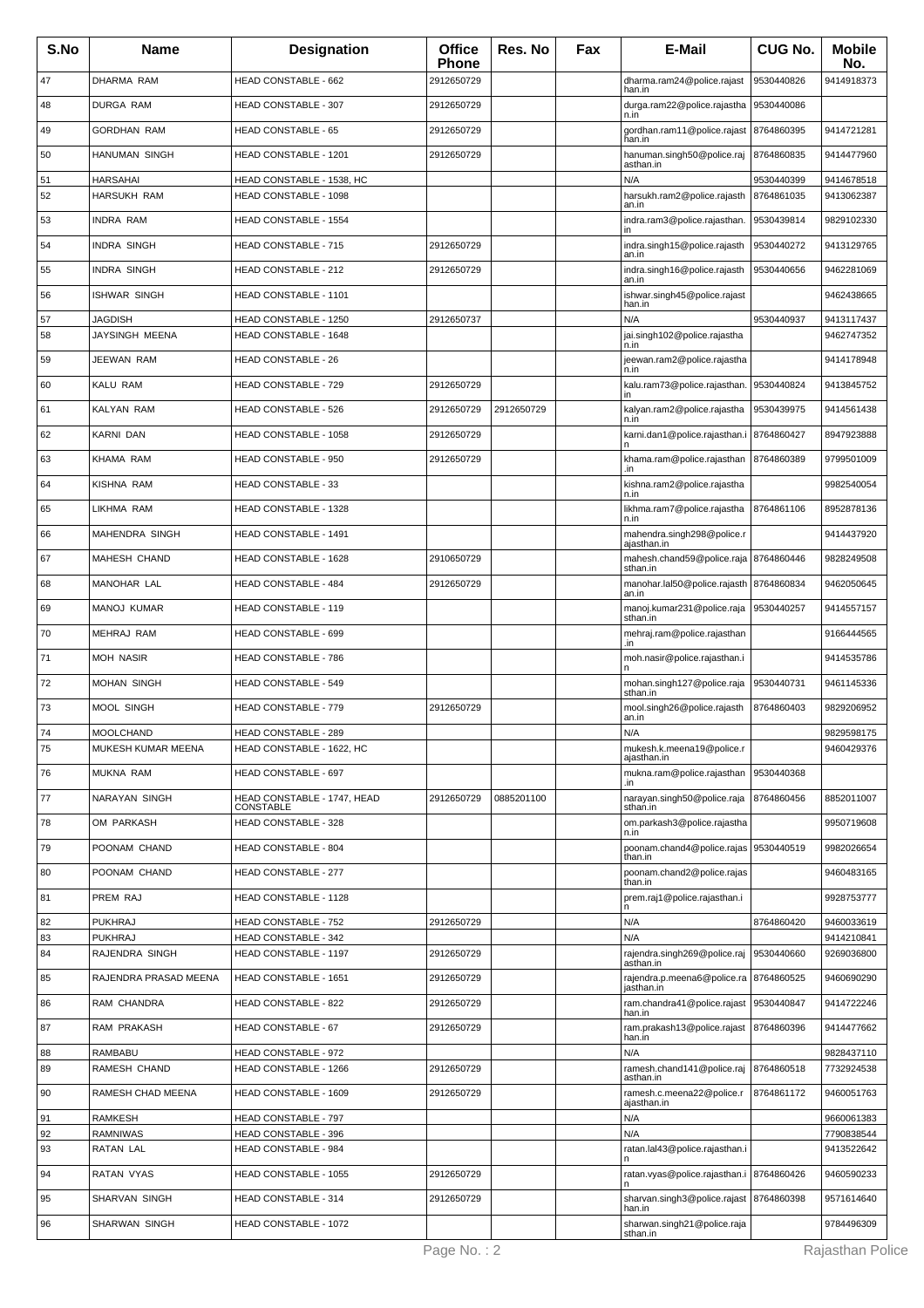| S.No       | Name                                     | <b>Designation</b>                             | <b>Office</b><br><b>Phone</b> | Res. No    | Fax | E-Mail                                                        | <b>CUG No.</b>           | <b>Mobile</b><br>No.     |
|------------|------------------------------------------|------------------------------------------------|-------------------------------|------------|-----|---------------------------------------------------------------|--------------------------|--------------------------|
| 97         | <b>SUKHA RAM</b>                         | HEAD CONSTABLE - 108, HEAD<br><b>CONSTABIE</b> |                               |            |     | sukha.ram26@police.rajastha<br>n.in                           |                          | 8561011982               |
| 98         | VIJAY KUMAR                              | HEAD CONSTABLE - 1543                          | 2912650729                    |            |     | vijay.kumar98@police.rajasth   8764860528<br>an.in            |                          | 9636852123               |
| 99         | <b>VIRENDRA VIKRAM SINGH</b>             | <b>HEAD CONSTABLE - 21</b>                     |                               |            |     | virendra.v.singh@police.rajas<br>than.in                      | 9530440115               | 9413610840               |
| 100        | SHYAM LAL                                | READER - 513                                   | 2912650735                    |            |     | shyam.lal51@police.rajastha<br>n.in                           | 8764860382               | 9413847644               |
| 101        | <b>GOPAL SINGH</b>                       | <b>HEAD MOHARRIR - 175</b>                     | 2912650729                    |            |     | gopal.singh99@police.rajasth   8764860377                     |                          | 9413724227               |
| 102        | <b>AMRESH</b>                            | CONSTABLE - 274                                | 2912650729                    |            |     | an.in<br>N/A                                                  | 8764860492               | 9461904993               |
| 103        | ANIL GAUR<br><b>ARJUN CHOUDHARY</b>      | CONSTABLE - 727                                |                               |            |     | anil.gaur@police.rajasthan.in                                 | 8764860917               | 9414610495               |
| 104        |                                          | CONSTABLE - 1027                               |                               |            |     | arjun.choudhary1@police.raj<br>asthan.in                      |                          | 8104147892               |
| 105        | <b>ASHOK KUMAR</b>                       | CONSTABLE - 1880                               | 2912650729                    |            |     | ashok.kumar331@police.raja<br>sthan.in                        | 8764860550               | 7597954889               |
| 106        | <b>BASTI RAM</b>                         | CONSTABLE - 973                                |                               |            |     | basti.ram4@police.rajasthan.i                                 |                          | 9166784811               |
| 107<br>108 | <b>BATTI LAL</b><br><b>BHAGIRATH RAM</b> | CONSTABLE - 1606<br>CONSTABLE - 1583           | 2912650729<br>2912650715      |            |     | batti.lal4@police.rajasthan.in<br>bhagirath.ram27@police.raja | 9530440662<br>8764860534 | 9950764474<br>9461473947 |
| 109        | <b>BHARAT LAL MEENA</b>                  | CONSTABLE - 1844                               |                               |            |     | sthan.in<br>bharat.l.meena8@police.raja                       |                          | 9602564791               |
| 110        |                                          | CONSTABLE - 832                                |                               |            |     | sthan.in<br>bhawani.singh79@police.raja 8764860507            |                          |                          |
|            | <b>BHAWANI SINGH</b>                     |                                                | 2912650729                    |            |     | sthan.in                                                      |                          | 9460467977               |
| 111        | <b>BHOM SINGH</b>                        | CONSTABLE - 988                                | 2912650729                    |            |     | bhom.singh15@police.rajasth<br>an.in                          |                          | 8384992601               |
| 112        | <b>BHOORA RAM</b>                        | CONSTABLE - 1584                               |                               |            |     | bhoora.ram2@police.rajastha<br>n.in                           |                          | 9413930086               |
| 113        | <b>BUDHA RAM</b>                         | CONSTABLE - 96                                 | 2912650729                    |            |     | budha.ram22@police.rajasth<br>an.in                           | 8764860474               | 9829728722               |
| 114        | <b>BUDHA RAM</b>                         | CONSTABLE - 1892                               | 2912650729                    |            |     | budha.ram21@police.rajasth<br>an.in                           | 8764860559               | 8952976925               |
| 115        | <b>CHATUR SINGH</b>                      | CONSTABLE - 706                                |                               |            |     | chatur.singh2@police.rajasth<br>an.in                         |                          | 8769979131               |
| 116        | <b>CHATURA RAM</b>                       | CONSTABLE - 113                                | 2912650729                    |            |     | chatura.ram1@police.rajasth<br>an.in                          | 8764860476               | 9784324462               |
| 117        | CHHELA RAM                               | CONSTABLE - 1820                               | 2912650729                    |            |     | chhela.ram1@police.rajastha<br>n.in                           | 8764860463               | 9784817717               |
| 118        | CHIMNA RAM                               | CONSTABLE - 187                                | 2912650729                    |            |     | chimna.ram4@police.rajastha                                   | 8764860484               | 9667411387               |
| 119        | CHOONA RAM                               | CONSTABLE - 100                                |                               |            |     | n.in<br>choona.ram2@police.rajasth                            | 8764860732               | 9460867102               |
| 120        | CHOUDHARY MUKESH                         | CONSTABLE - 1871                               | 2912650729                    |            |     | an.in<br>choudhary.m.kumar@police.r                           | 8764860545               | 8947837959               |
| 121        | <b>KUMAR</b><br>DAYA CHAND               | CONSTABLE - 1881                               | 2912650729                    |            |     | ajasthan.in<br>daya.chand2@police.rajastha                    | 8764860551               | 9636003632               |
| 122        | DESH RAJ MEENA                           | CONSTABLE - 2156                               |                               |            |     | n.in<br>desh.r.meena@police.rajasth                           |                          | 9928313199               |
| 123        | DHOKAL RAM                               | CONSTABLE - 1264                               | 2912650729                    |            |     | an.in<br>dhokal.ram@police.rajasthan. 8764860517              |                          | 9929863527               |
|            | DIPENDRA KUMAR                           | CONSTABLE - 1356                               | 2912650729                    |            |     |                                                               |                          | 9001723823               |
| 124        |                                          |                                                |                               |            |     | dipendra.kumar1@police.raja 8764861107<br>sthan.in            |                          |                          |
| 125        | DOONGAR RAM                              | CONSTABLE - 2240                               |                               |            |     | doongar.ram@police.rajastha<br>n.in                           |                          | 9636639391               |
| 126        | <b>GANPAT RAM</b>                        | CONSTABLE - 930                                |                               |            |     | ganpat.ram2@police.rajastha<br>n.in                           | 9530440697               | 9928626990               |
| 127<br>128 | <b>GHANSHYAM</b><br><b>GOPAL SINGH</b>   | CONSTABLE - 2336<br>CONSTABLE - 1436           |                               |            |     | N/A<br>qopal.singh91@police.rajasth                           |                          | 8107318200<br>9413928376 |
| 129        | <b>GOVIND SINGH CHARAN</b>               | CONSTABLE - 660                                | 2912650729                    |            |     | an.in<br>govind.s.charan@police.rajas 8764860493              |                          | 9950980258               |
| 130        | <b>GULAB SINGH</b>                       | CONSTABLE - 1612                               |                               |            |     | than.in<br>gulab.singh25@police.rajasth                       |                          | 9672198380               |
|            |                                          |                                                |                               |            |     | an.in                                                         |                          |                          |
| 131        | HANUMAN RAM                              | CONSTABLE - 1456                               | 2912650729                    |            |     | hanuman.ram39@police.raja<br>sthan.in                         | 8764860524               | 9414498328               |
| 132        | HARENDRA MEHLA                           | CONSTABLE - 1592                               |                               |            |     | harendra.mehla@police.rajas<br>than.in                        |                          | 9413848934               |
| 133        | HARI RAM                                 | CONSTABLE - 1874                               | 2912650729                    |            |     | hari.ram77@police.rajasthan.<br>in                            | 8764860547               | 9982611238               |
| 134        | HARI RAM                                 | CONSTABLE - 858                                | 2912650729                    |            |     | hari.ram86@police.rajasthan.<br>in                            | 8764860508               | 9784248276               |
| 135        | HARISH BISHNOI                           | CONSTABLE - 1813                               | 2912650729                    | 2912650729 |     | harish.bishnoi1@police.rajast<br>han.in                       | 9530439978               | 9251618576               |
| 136        | HARPHOOL MEENA                           | CONSTABLE - 387                                | 2912650729                    |            |     | harphool.meena5@police.raj<br>asthan.in                       | 8764860433               | 9928456110               |
| 137        | <b>HARSUKH RAM</b>                       | CONSTABLE - 1719                               | 2912650737                    |            |     | harsukh.ram1@police.rajasth<br>an.in                          | 9530440938               | 9414913596               |
| 138        | HAZARI RAM                               | CONSTABLE - 603                                | 2912650729                    |            |     | hazari.ram@police.rajasthan.i 8764860416                      |                          | 9460683271               |
| 139        | <b>HEERA RAM</b>                         | CONSTABLE - 2252                               |                               |            |     | heera.ram14@police.rajastha<br>n.in                           |                          | 8890027571               |
| 140        | <b>HEMA RAM</b>                          | CONSTABLE - 225                                | 2912650729                    |            |     | hema.ram15@police.rajastha                                    | 9530440299               | 9460428797               |
| 141        | HEMRAJ MEENA                             | CONSTABLE - 1791                               | 2912650729                    |            |     | n.in<br>hemraj.meena13@police.raja                            | 8764861226               | 9887835915               |
| 142        | JANWARI LAL                              | CONSTABLE - 1332                               |                               |            |     | sthan.in<br>janwari.lal@police.rajasthan.i                    |                          | 9414271198               |
| 143        | JARNAIL SINGH                            | CONSTABLE - 1678                               | 2912650729                    |            |     | jarnail.singh@police.rajastha                                 | 8764860449               | 8386885325               |
| 144        | <b>JASA RAM</b>                          | CONSTABLE - 1679                               | 2912650729                    |            |     | n.in<br>jasa.ram5@police.rajasthan.i                          | 8764860450               | 9460810905               |
|            | JAYANTI LAL                              | CONSTABLE - 785                                |                               |            |     |                                                               |                          | 8003714785               |
| 145        |                                          |                                                | Page No. : l3                 |            |     | jayanti.lal1@police.rajasthan.i                               |                          | Ralasthan Police         |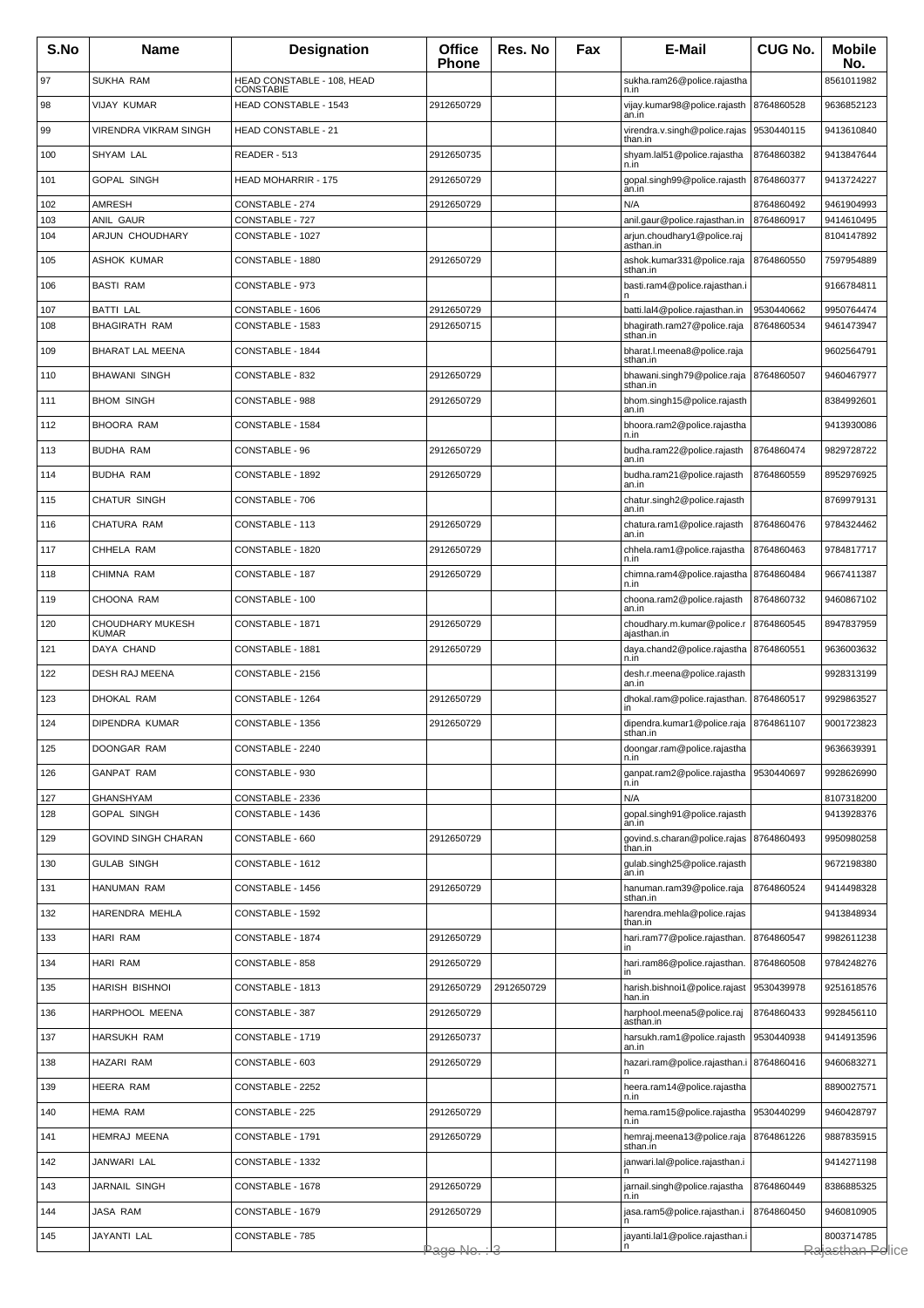| S.No       | <b>Name</b>              | <b>Designation</b>                  | <b>Office</b><br><b>Phone</b> | Res. No    | Fax | E-Mail                                       | <b>CUG No.</b>           | <b>Mobile</b><br>No.     |
|------------|--------------------------|-------------------------------------|-------------------------------|------------|-----|----------------------------------------------|--------------------------|--------------------------|
| 146        | <b>JAYPRAKASH</b>        | CONSTABLE - 1125                    |                               |            |     | N/A                                          |                          | 9460107478               |
| 147        | KAILASH CHANDRA          | CONSTABLE - 1738                    | 2912650729                    | 2912650729 |     | kailash.chandra41@police.raj<br>asthan.in    | 8764860455               | 8560068985               |
| 148        | KAMAL CHAND MEENA        | CONSTABLE - 1930                    | 2912650729                    |            |     | kamal.c.meena2@police.raja<br>sthan.in       | 8764872802               | 9667602544               |
| 149<br>150 | <b>KAMLA</b><br>KANA RAM | CONSTABLE - 435<br>CONSTABLE - 1889 | 2912650729<br>2912650729      |            |     | N/A<br>kana.ram40@police.rajastha            | 8764860407<br>8764860556 | 9414865414<br>8952044115 |
|            |                          |                                     |                               |            |     | n.in                                         |                          |                          |
| 151        | KANA RAM                 | CONSTABLE - 1721                    | 2912650729                    |            |     | kana.ram43@police.rajastha<br>n.in           | 8764860453               | 9928341623               |
| 152        | KANHAIYA LAL             | CONSTABLE - 593                     |                               |            |     | kanhaiya.lal29@police.rajast<br>han.in       |                          | 8104124160               |
| 153        | KHET SINGH               | CONSTABLE - 1760                    |                               |            |     | khet.singh9@police.rajasthan<br>.in          | 8764860458               | 9460216536               |
| 154        | <b>KIRODI LAL MEENA</b>  | CONSTABLE - 1987                    | 2912650729                    |            |     | kirodi.l.meena@police.rajasth<br>an.in       | 8764872821               | 9782520162               |
| 155        | LEELA DHAR               | CONSTABLE - 501                     |                               |            |     | leela.dhar3@police.rajasthan.<br>in          |                          | 8386092362               |
| 156        | <b>MAHENDRA</b>          | CONSTABLE - 2095                    |                               |            |     | N/A                                          |                          | 8104227161               |
| 157        | MAHENDRA RAM             | CONSTABLE - 2150                    |                               |            |     | mahendra.ram4@police.rajas<br>than.in        |                          | 8094870300               |
| 158        | MAHENDRA SINGH           | CONSTABLE - 923                     | 2912650729                    |            |     | mahendra.singh201@police.r<br>ajasthan.in    | 8764860513               | 8290976404               |
| 159        | MAHESH KUMAR MEENA       | CONSTABLE - 1882                    | 2912650729                    |            |     | mahesh.k.meena4@police.raj<br>asthan.in      | 8764860552               | 8432193405               |
| 160        | <b>MANISH POONIA</b>     | CONSTABLE - 682                     | 2912650729                    |            |     | manish.poonia@police.rajast<br>han.in        | 8764860495               | 9460508816               |
| 161        | <b>MOOL PURI</b>         | CONSTABLE - 651                     | 2912650729                    |            |     | mool.puri@police.rajasthan.in                | 8764860417               | 9928557049               |
| 162        | <b>MUKESH SINGH</b>      | CONSTABLE - 1869                    | 2912650729                    |            |     | mukesh.singh8@police.rajast<br>han.in        | 8764860543               | 9694940564               |
| 163        | NADAN SINGH MEENA        | CONSTABLE - 1985                    |                               |            |     | nadan.s.meena@police.rajast<br>han.in        |                          | 8058059976               |
| 164        | NARAYAN RAM              | CONSTABLE - 753                     |                               |            |     | narayan.ram19@police.rajast<br>han.in        |                          | 9460051548               |
| 165        | NARAYAN RAM              | CONSTABLE - 507                     | 2912650729                    |            |     | narayan.ram22@police.rajast<br>han.in        | 8764860410               | 9660780520               |
| 166        | <b>NARSINGH</b>          | CONSTABLE - 1876                    | 2912650729                    |            |     | N/A                                          | 8764860548               | 9694491272               |
| 167        | NEMA RAM                 | CONSTABLE - 2236                    |                               |            |     | nema.ram14@police.rajastha<br>n.in           |                          | 9602453646               |
| 168        | NEMI CHAND MEENA         | CONSTABLE - 106                     |                               |            |     | nemi.c.meena2@police.rajast<br>han.in        |                          | 9828218636               |
| 169        | OM PRAKASH               | CONSTABLE - 2172                    |                               |            |     | om.prakash218@police.rajast<br>han.in        |                          | 9001932145               |
| 170        | PAT RAM                  | CONSTABLE - 1557                    | 2912650729                    |            |     | pat.ram1@police.rajasthan.in                 | 8764860530               | 9828126117               |
| 171        | PAWAN KUMAR MEENA        | CONSTABLE - 1988                    |                               |            |     | pawan.k.meena2@police.raja<br>sthan.in       |                          | 9783462207               |
| 172        | PEERA RAM                | CONSTABLE - 1600                    | 2912650729                    |            |     | peera.ram8@police.rajasthan<br>.in           | 8764860537               | 9414342402               |
| 173        | PRADEEP SINGH            | CONSTABLE - 1598                    |                               |            |     | pradeep.singh25@police.raja<br>sthan.in      |                          | 9782374678               |
| 174        | PRAHLAD RAM              | CONSTABLE - 2241                    |                               |            |     | prahlad.ram21@police.rajast<br>han.in        |                          | 8560881019               |
| 175        | RAJ KUMAR                | CONSTABLE - 398                     | 2912650729                    |            |     | raj.kumar80@police.rajastha<br>n.in          | 8764860501               | 9414828448               |
| 176        | RAJAT KUMAR              | CONSTABLE - 1973                    | 2912650729                    |            |     | rajat.kumar@police.rajasthan                 | 8764860470               | 9982138865               |
| 177        | RAJENDAR KUMAR           | CONSTABLE - 1899                    | 2912650729                    | 2912100291 |     | .in<br>rajendar.kumar10@police.raj           | 8764860466               | 9571564253               |
| 178        | <b>RAJENDER PATEL</b>    | CONSTABLE - 1560                    | 2912650729                    |            |     | asthan.in<br>rajender.patel@police.rajasth   | 8764860531               | 9001532534               |
| 179        | RAJESH KUMAR MEENA       | CONSTABLE - 2006                    |                               |            |     | an.in<br>rajesh.k.meena28@police.raj         |                          | 9680969994               |
| 180        | <b>RAJMOHAN</b>          | CONSTABLE - 2014                    |                               |            |     | asthan.in<br>N/A                             |                          | 8094273011               |
| 181        | RAJU RAM                 | CONSTABLE - 1864                    | 2912650729                    |            |     | raju.ram40@police.rajasthan.                 | 8764860541               | 9929921240               |
| 182        | RAM BHAROSHI             | CONSTABLE - 937                     | 2912650729                    |            |     | in<br>ram.bharoshi@police.rajasth            | 8764860514               | 9461005139               |
| 183        | RAM CHANDRA              | CONSTABLE - 738                     | 2912650729                    |            |     | an.in<br>ram.chandra40@police.rajast         | 8764860498               | 9414418133               |
| 184        | <b>RAM GILAS</b>         | CONSTABLE - 411                     | 2912650729                    |            |     | han.in<br>ram.gilas@police.rajasthan.in      | 8764860565               | 9460105092               |
| 185        | RAM KHILAREE             | CONSTABLE - 1879                    | 2912650729                    |            |     | ram.khilaree@police.rajastha                 | 8764860549               | 8739933286               |
| 186        | RAM KISHOR               | CONSTABLE - 54                      | 2912650729                    |            |     | n.in<br>ram.kishor24@police.rajastha<br>n.in | 8764860391               | 9950521831               |
| 187        | RAM LAL                  | CONSTABLE - 1085                    | 2912650729                    | 2912650729 |     | ram.lal57@police.rajasthan.in                | 8764860428               | 9929981930               |
| 188        | <b>RAM NIWAS</b>         | CONSTABLE - 416                     | 2912650729                    |            |     | ram.niwas30@police.rajastha<br>n.in          | 8764860406               | 9414329198               |
| 189        | RAM PRASAD               | CONSTABLE - 1321                    |                               |            |     | ram.prasad28@police.rajasth<br>an.in         |                          | 9414720526               |
| 190        | RAMA RAM BISHNOI         | CONSTABLE - 1591                    | 2912650729                    |            |     | rama.r.bishnoi@police.rajasth<br>an.in       | 8764860536               | 9782056014               |
| 191        | RAMESH PURI GOSWAMI      | CONSTABLE - 1184                    | 2912650729                    |            |     | ramesh.p.goswami@police.ra<br>jasthan.in     | 8764860442               | 7073881443               |
| 192        | RAMESHWAR GEHLOT         | CONSTABLE - 1836                    | 2912650729                    |            |     | rameshwar.gehlot@police.raj                  | 8764860465               | 9636272616               |
| 193        | <b>RAMKARAN</b>          | CONSTABLE - 795                     | 2912650729                    |            |     | asthan.in<br>N/A                             | 8764860503               | 9414418128               |
| 194        | RAMSUKH                  | CONSTABLE - 239                     | 2912650729                    | 2902650729 |     | N/A                                          | 8764860490               | 7568348703               |
| 195        | REWANT RAM               | CONSTABLE - 1728                    |                               |            |     | rewant.ram1@police.rajastha<br>n.in          | 8764861210               | 9414376010               |
| 196        | SAHI RAM                 | CONSTABLE - 1577                    |                               |            |     | sahi.ram25@police.rajasthan.                 |                          | 9414559810               |